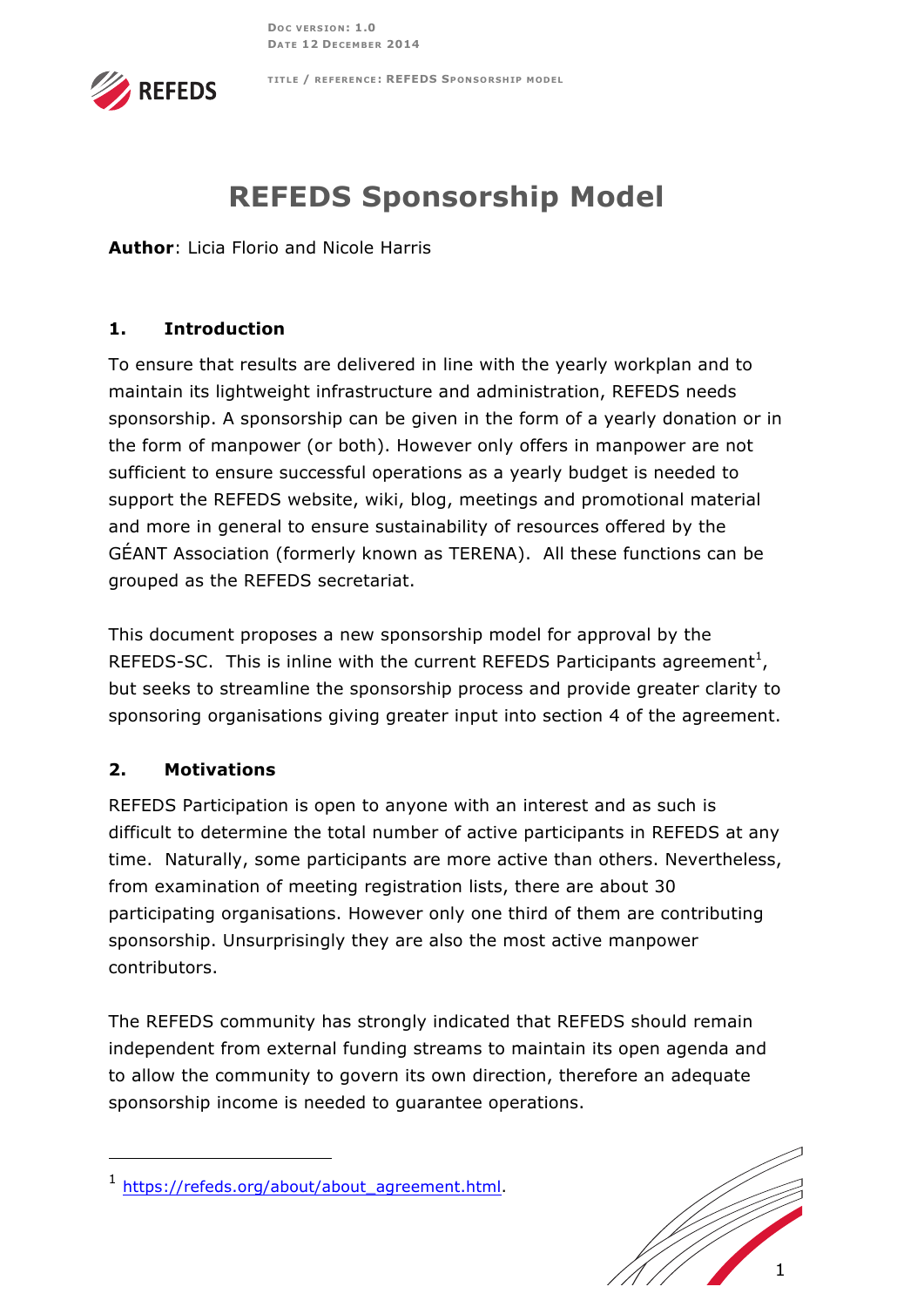

There have been discussions about the REFEDS sponsorship during different meetings, although this has never been a predominant theme. This is largely because so far REFEDS has been able to gather enough sponsorship to execute the yearly workplan and to run the REFEDS secretariat without any shortfall.

However, due to the economical climate, some (potential) sponsors ask for more tangible benefits associated with their sponsorship to be identified. This is very difficult to determine due to the way REFEDS operates: all REFEDS results are publicly available and in line with the mission of the GÉANT Association, seats in the REFEDS Steering Committee are not linked to the sponsors. This may be something to revisit should that be necessary, although it will not be the most desirable option. Some sponsors have also expressed concern that the burden of financial input is not evenly spread across benefitting organisations.

The lack of a structured model would also make it difficult to 'increase' the REFEDS sponsorship fee, should that be needed, as there is no specific definition or set level of sponsorship.

### **3. Current Model**

Until now, REFEDS has taken a very open approach to the sponsorship, by allowing organisations to contribute as much (or as little) as they could. Currently the range varies from as little as 500 eur to as high as 30K eur.

Although this approach has worked fairly well, it imposes additional overhead on the REFEDS coordinators in terms of holding every year bilateral negotiation to finalise the sponsorship with each sponsoring organisation.

Due to the growth of REFEDS, it seems appropriate to formalise the sponsorship to make the process easier to manage. A more structured way of defining a fair REFEDS contribution should also make it easier to justify REFEDS sponsorship for organisations. It is worth noting this is not an attempt to reduce the interactions with the sponsors; on the contrary we feel that not having to negotiate the sponsorship fees would allow time to be used to better understand the wishes of the sponsors.

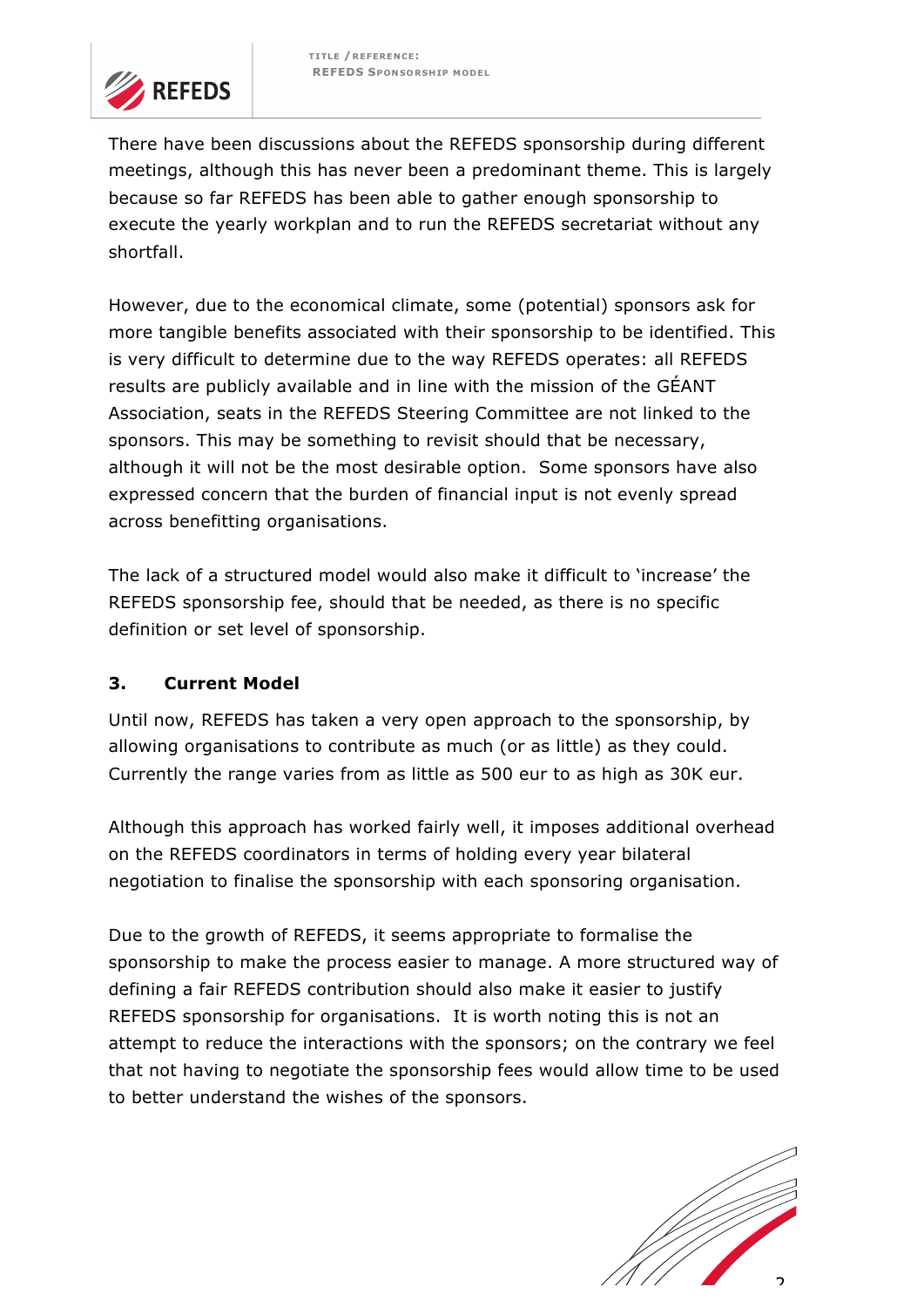

#### **4. Proposed Model**

The aim is achieve consistency and fairness amongst sponsors and provide a more stable funding mechanism for REFEDS. In the longer term, the hope would be to encourage more organisations to contribute sponsorship.

The new sponsorship model would have a tiered approach as indicated below:

| <b>Levels</b> | <b>Fee</b>        |
|---------------|-------------------|
| Platinum      | 10000 eur or more |
| Gold          | 6000 eur          |
| Silver        | 3.000 eur         |
| <b>Bronze</b> | 1.000 eur         |

Clearly a list of benefits for sponsoring organisations should be produced and be available on the REFEDS website. The following is a proposed way of describing these levels:

**BRONZE**: Organisations that regularly send attendees to REFEDS meetings or participate on the mailing list are encouraged to become BRONZE sponsors. This will ensure that REFEDS is able to maintain its basic infrastructure to support this engagement (mailing lists, website, wiki) and ensure that REFEDS can offer attendance at meetings for free to all attendees.

**SILVER**: Organisations that wish to contribute to the yearly workplan are encouraged to become SILVER members. SILVER contributions will ensure that we can allocate time to work-items over the course of any given year and support the development and execution of the yearly workplan.

**GOLD**: Organisations that actively use REFEDS outputs are encouraged to become GOLD members. This may be organisations that use tools such as MET (Metadata Explorer Tool), REEP (the REFEDS Public Metadata Registry), Entity Category definitions or documentation such as the FOP (Federation Operator Practice) guidelines, Discovery Guidelines or other templates. This sponsorship will ensure time allocation for the REFEDS Coordinators or other external consultants to ensure that these activities are sustained in the long term.

**PLATINUM:** Organisations that wish REFEDS to